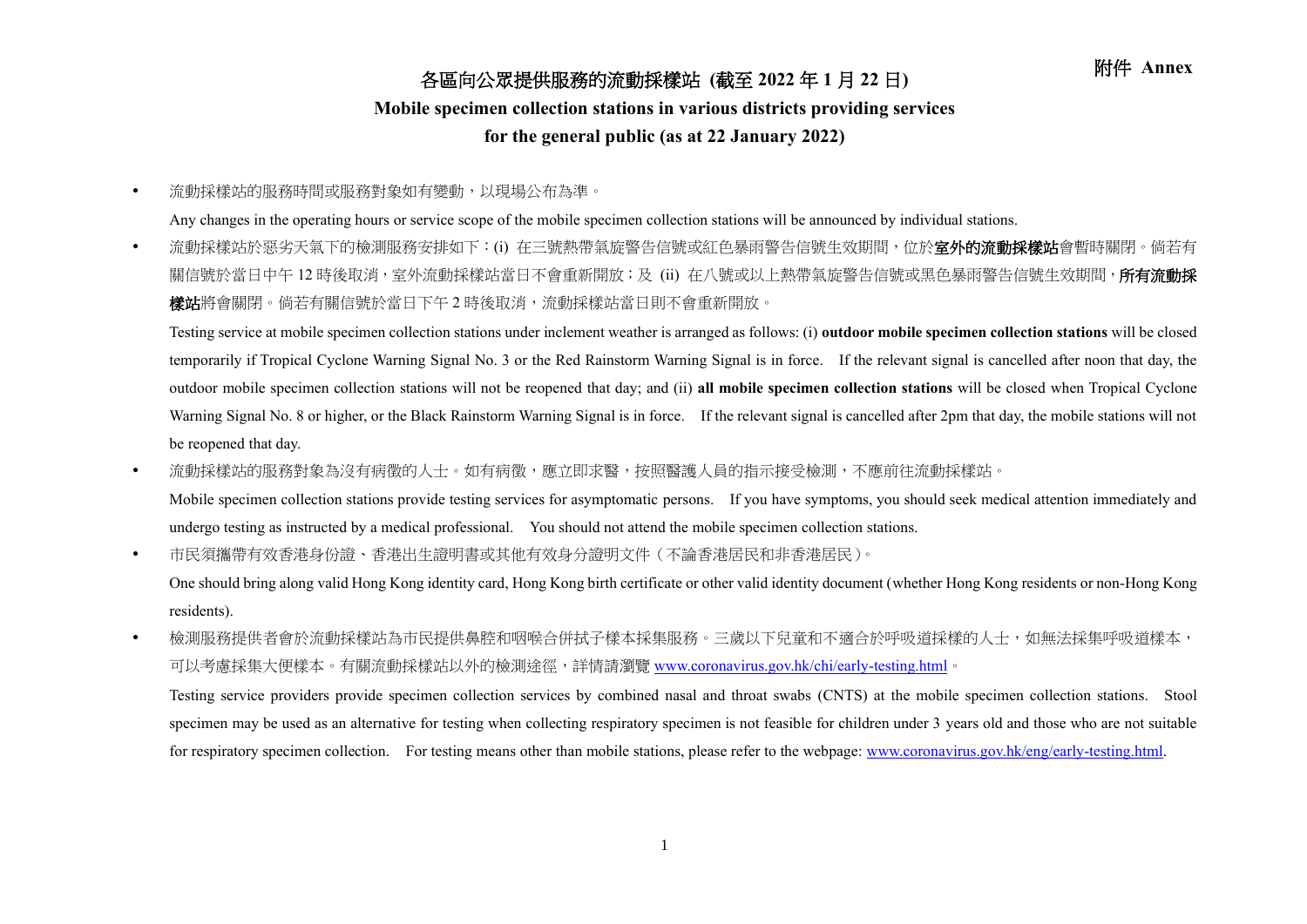| 地區              | 流動採樣站                              | 開放日期                 | 服務時間                   | 服務對象                                   |
|-----------------|------------------------------------|----------------------|------------------------|----------------------------------------|
| <b>District</b> | Mobile specimen collection station | <b>Opening dates</b> | <b>Operating hours</b> | Service scope                          |
|                 | 港島 Hong Kong Island                |                      |                        |                                        |
| 中西區             | 中環愛丁堡廣場                            | 直至1月31日              | 上午10時至晚上8時             | 須接受強制檢測的人士(包括餐飲                        |
| Central &       | Edinburgh Place, Central           | until 31 January     | 10am to 8pm            | 業務員工及第599F 章的表列處所                      |
| Western         |                                    |                      |                        | 員工)及指定員工 Persons subject               |
|                 |                                    |                      |                        | to compulsory testing (including staff |
|                 |                                    |                      |                        | of catering and scheduled premises     |
|                 |                                    |                      |                        | under Cap. 599F) and specified staff   |
|                 |                                    |                      |                        |                                        |
| 灣仔              | 灣仔駱克道遊樂場                           | 直至1月30日              | 上午10時至晚上8時             | 須接受強制檢測的當區居民及工                         |
| Wan Chai        | Lockhart Road Playground, Wan      | until 30 January     | 10am to 8pm            | 作人員 Local residents and workers        |
|                 | Chai                               |                      |                        | subject to compulsory testing          |
|                 |                                    |                      |                        |                                        |
|                 | 維多利亞公園音樂亭(近銅鑼灣                     | 直至1月30日              | 上午10時至晚上8時             | 須接受強制檢測的當區居民及工                         |
|                 | 港鐵站及告士打道出口)                        | until 30 January     | 10am to 8pm            | 作人員 Local residents and workers        |
|                 | Bandstand, Victoria Park           |                      |                        | subject to compulsory testing          |
|                 | (near Causeway Bay MTR station     |                      |                        |                                        |
|                 | and exits to Gloucester Road)      |                      |                        |                                        |
|                 |                                    |                      |                        |                                        |
|                 | 維多利亞公園手球場                          | 直至1月30日              | 上午10時至晚上8時             | 須接受強制檢測的當區居民及工                         |
|                 | (近天后港鐵站及興發街出口)                     | until 30 January     | 10am to 8pm            | 作人員 Local residents and workers        |
|                 | Handball court, Victoria Park      |                      |                        | subject to compulsory testing          |
|                 | (near Tin Hau MTR station and exit |                      |                        |                                        |
|                 | to Hing Fat Street)                |                      |                        |                                        |
|                 |                                    |                      |                        |                                        |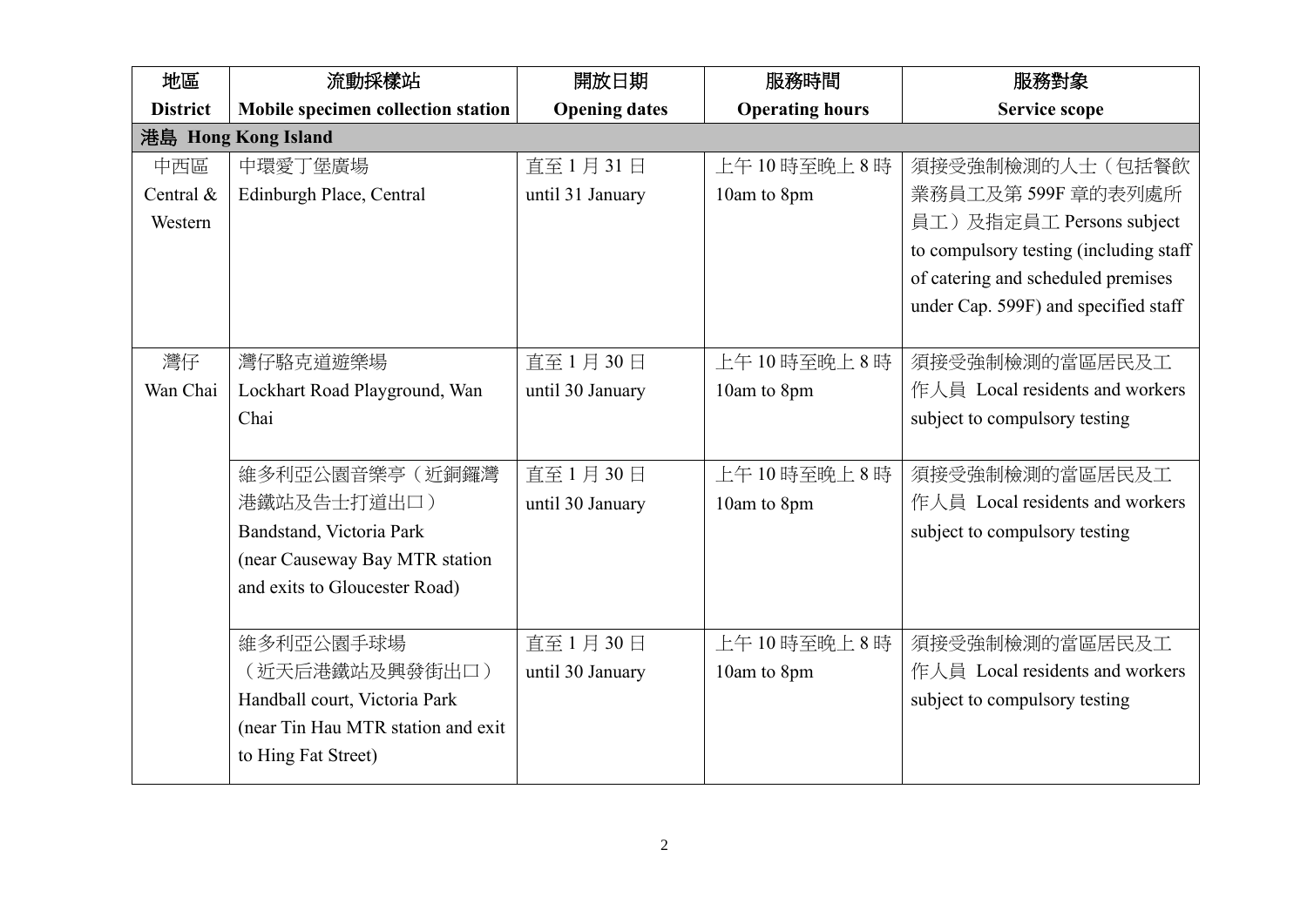| 東區       | 福蔭道7號銅鑼灣社區中心三樓                    | 直至2月3日               | 上午11時至晚上8時     | 須接受強制檢測的當區居民及工作                    |
|----------|-----------------------------------|----------------------|----------------|------------------------------------|
| Eastern  | 多用途禮堂(近炮台山港鐵站)◆                   | until 3 February     | 45分            | 人員 Local residents and workers     |
|          | Multi-purpose Hall, 3/F, Causeway |                      | 11am to 8:45pm | subject to compulsory testing      |
|          | Bay Community Centre, 7 Fook      |                      |                |                                    |
|          | Yum Road (near Fortress Hill MTR  |                      |                |                                    |
|          | station) $\blacklozenge$          |                      |                |                                    |
|          | 北角渣華道 123號                        | 直至2月3日               | 上午11時至晚上8時     | 須接受強制檢測的當區居民及工作                    |
|          | 北角社區會堂◆                           | until 3 February     | 45分            | 人員 Local residents and workers     |
|          | North Point Community Hall,       |                      | 11am to 8:45pm | subject to compulsory testing      |
|          | 123 Java Road, North Point ♦      |                      |                |                                    |
|          | 鰂魚涌基利路1號                          | 直至2月3日               | 上午8時至晚上8時      | 須接受強制檢測的當區居民及工作                    |
|          | 鰂魚涌社區會堂停車場 ◆                      | until 3 February     | 45分            | 人員 Local residents and workers     |
|          | Carpark of Quarry Bay Community   |                      | 8am to 8:45pm  | subject to compulsory testing      |
|          | Hall, 1 Greig Road, Quarry Bay ♦  |                      |                |                                    |
|          | 筲箕灣阿公岩道13號                        | 1月22至24、26日          | 上午10時至晚上8時     | 須接受強制檢測的明華大廈居民及                    |
|          | 明華大廈G座旁空地                         | 及2月1、8日              | 10am to 8pm    | 工作人員 Residents and workers of      |
|          | Open space next to Block G, Ming  | 22 to 24, 26 January |                | Ming Wah Dai Ha subject to         |
|          | Wah Dai Ha, No. 13 A Kung Ngam    | and 1, 8 February    |                | compulsory testing                 |
|          | Road, Shau Kei Wan                |                      |                |                                    |
|          | 柴灣邨灣畔樓對出空地                        | 1月26日                | 上午10時至晚上8時     | 須接受強制檢測的當區居民及工作                    |
|          | Open area outside Wan Poon        | 26 January           | 10am to 8pm    | 人員 Local residents and workers     |
|          | House, Chai Wan Estate            |                      |                | subject to compulsory testing      |
| 南區       | 鴨脷洲漁安苑霞安閣對出平台                     | 1月25日                | 上午10時至晚上8時     | 須接受強制檢測的漁安苑居民及工                    |
| Southern | Podium of Har On House, Yue On    | 25 January           | 10am to 8pm    | 作人員 Residents and workers of       |
|          | Court, Ap Lei Chau                |                      |                | Yue On Court subject to compulsory |
|          |                                   |                      |                | testing                            |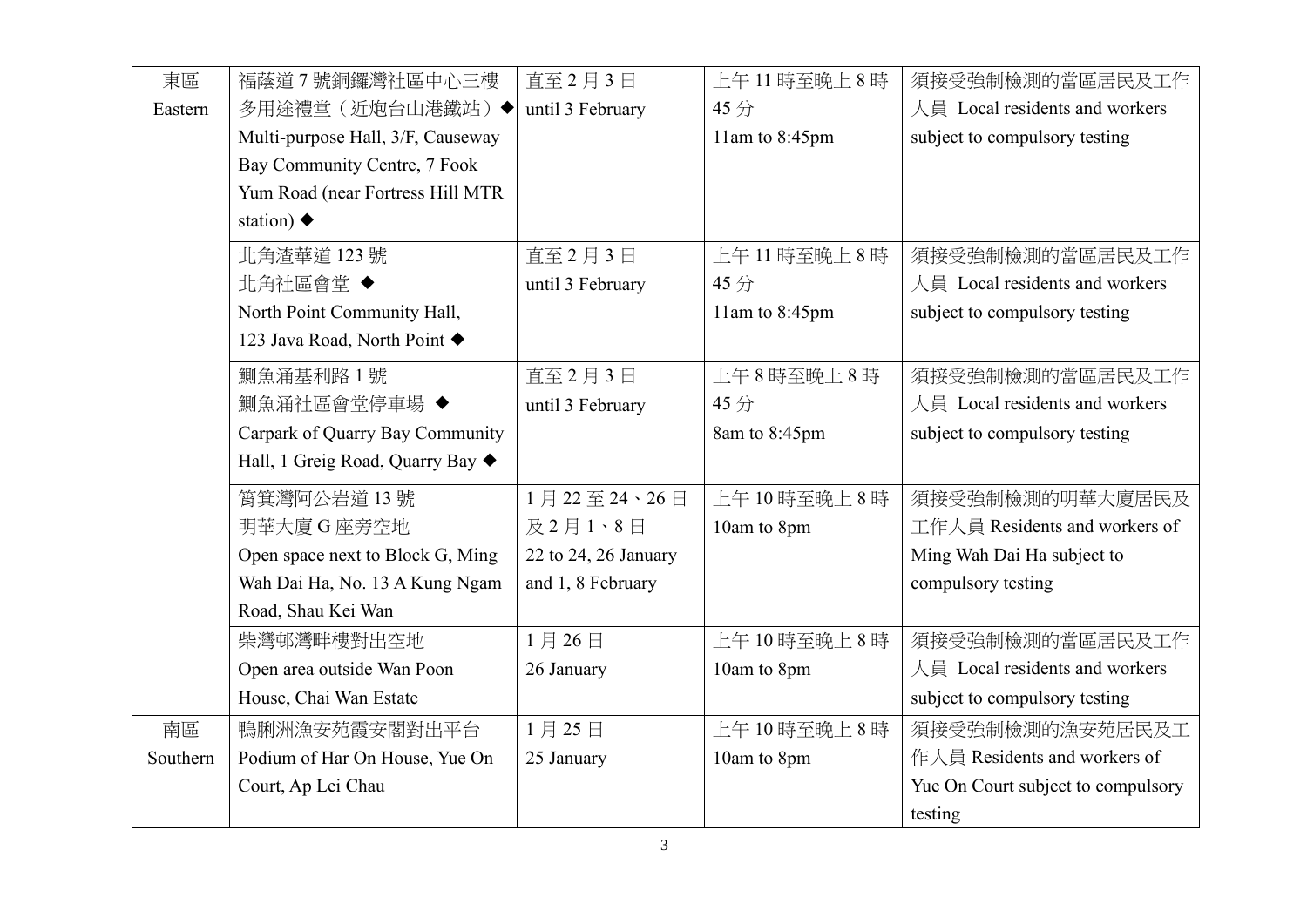|            | 田灣嘉隆苑籃球場                             | 1月25、30日及                           | 上午10時至晚上8時  | 須接受強制檢測的嘉昇閣居民及工                        |
|------------|--------------------------------------|-------------------------------------|-------------|----------------------------------------|
|            | Basketball court of Ka Lung Court,   | 2月6日                                | 10am to 8pm | 作人員 Residents and workers of Ka        |
|            | Tin Wan                              | 25, 30 January and                  |             | Sing House subject to compulsory       |
|            |                                      | 6 February                          |             | testing                                |
|            | 香港仔石排灣邨碧朗樓對出空地                       | 1月22至24、31日                         | 上午10時至晚上8時  | 所有當區居民及工作人員(包括須                        |
|            | Open area outside Pik Long House,    | 22 to 24 and 31 January 10am to 8pm |             | 接受強制檢測人士) All local                    |
|            | Shek Pai Wan Estate, Aberdeen        |                                     |             | residents and workers (including       |
|            | 漁光道體育館 ◆                             | 1月22及23日                            |             | those subject to compulsory testing)   |
|            | Yue Kwong Road Sports Centre ◆       | 22 and 23 January                   |             |                                        |
|            | 香港仔體育館 ◆                             |                                     |             |                                        |
|            | Aberdeen Sports Centre ◆             |                                     |             |                                        |
|            | 香港仔海濱公園籃球場 Basketball                |                                     |             |                                        |
|            | court of Aberdeen Promenade          |                                     |             |                                        |
|            | 黃竹坑遊樂場 Wong Chuk Hang                |                                     |             |                                        |
|            | <b>Recreation Ground</b>             |                                     |             |                                        |
|            | 南寧街避車處(香港仔中心第四                       | 直至2月4日                              |             |                                        |
|            | 及第五期停車場入口外)                          | until 4 February                    |             |                                        |
|            | Lay-by on Nam Ning Street            |                                     |             |                                        |
|            | (outside entrance of Carpark of Site |                                     |             |                                        |
|            | 4 & 5, Aberdeen Centre)              |                                     |             |                                        |
| 九龍 Kowloon |                                      |                                     |             |                                        |
| 黃大仙        | 黃大仙廣場                                | 直至1月31日                             | 上午10時至晚上8時  | 須接受強制檢測的人士(包括餐飲                        |
| Wong Tai   | Wong Tai Sin Square                  | until 31 January                    | 10am to 8pm | 業務員工及第599F 章的表列處所                      |
| Sin        |                                      |                                     |             | 員工)及指定員工 Persons subject               |
|            |                                      |                                     |             | to compulsory testing (including staff |
|            |                                      |                                     |             | of catering and scheduled premises     |
|            |                                      |                                     |             | under Cap. 599F) and specified staff   |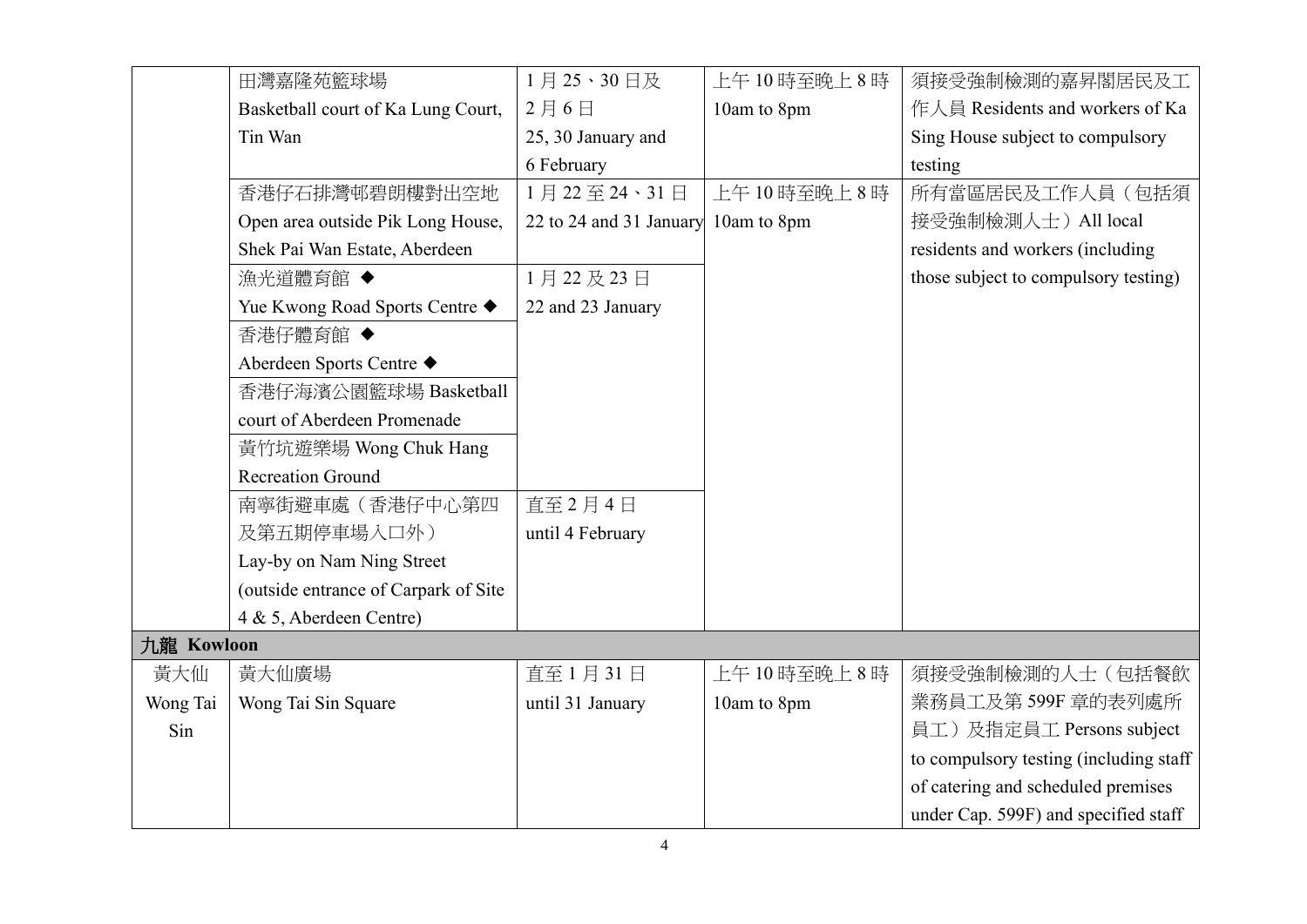| 深水埗     | 長沙灣麗閣邨                          | 直至1月31日                | 上午10時至晚上8時  | 所有當區居民及工作人員(包括須                      |
|---------|---------------------------------|------------------------|-------------|--------------------------------------|
| Sham    | 麗閣社區會堂 ◆                        | until 31 January       | 10am to 8pm | 接受強制檢測人士) All local                  |
| Shui Po | Lai Kok Community Hall, Lai Kok |                        |             | residents and workers (including     |
|         | Estate, Cheung Sha Wan ◆        |                        |             | those subject to compulsory testing) |
|         |                                 |                        |             |                                      |
|         | 深水埗楓樹街遊樂場                       | 直至1月23日                | 上午8時至晚上8時   |                                      |
|         | (長沙灣道及楓樹街交界)                    | until 23 January       | 8am to 8pm  |                                      |
|         | Maple Street Playground, Sham   |                        |             |                                      |
|         | Shui Po (Junction of Cheung Sha |                        |             |                                      |
|         | Wan Road and Maple Street)      |                        |             |                                      |
|         | 長沙灣遊樂場(近港鐵長沙灣站                  |                        | 上午10時至晚上8時  |                                      |
|         | B 出口) Cheung Sha Wan            |                        | 10am to 8pm |                                      |
|         | Playground (neat Exit B of MTR  |                        |             |                                      |
|         | Cheung Sha Wan Station)         |                        |             |                                      |
|         | 長沙灣體育館(近興華街)◆                   |                        | 上午9時至晚上9時   |                                      |
|         | Cheung Sha Wan Sports Centre    |                        | 9am to 9pm  |                                      |
|         | (near Hing Wah Street) ◆        |                        |             |                                      |
|         | 荔枝角公園入口                         |                        |             |                                      |
|         | (近港鐵美孚站 D 出口)                   |                        |             |                                      |
|         | Lai Chi Kok Park entrance (near |                        |             |                                      |
|         | Exit D of MTR Mei Foo Station)  |                        |             |                                      |
|         |                                 |                        |             |                                      |
|         | 大坑東社區中心◆                        | 1月22、27、30日及           | 上午10時至晚上8時  |                                      |
|         | Tai Hang Tung Community Centre  | 2月3日                   | 10am to 8pm |                                      |
|         |                                 | 22, 27, 30 January and |             |                                      |
|         |                                 | 3 February             |             |                                      |
|         |                                 |                        |             |                                      |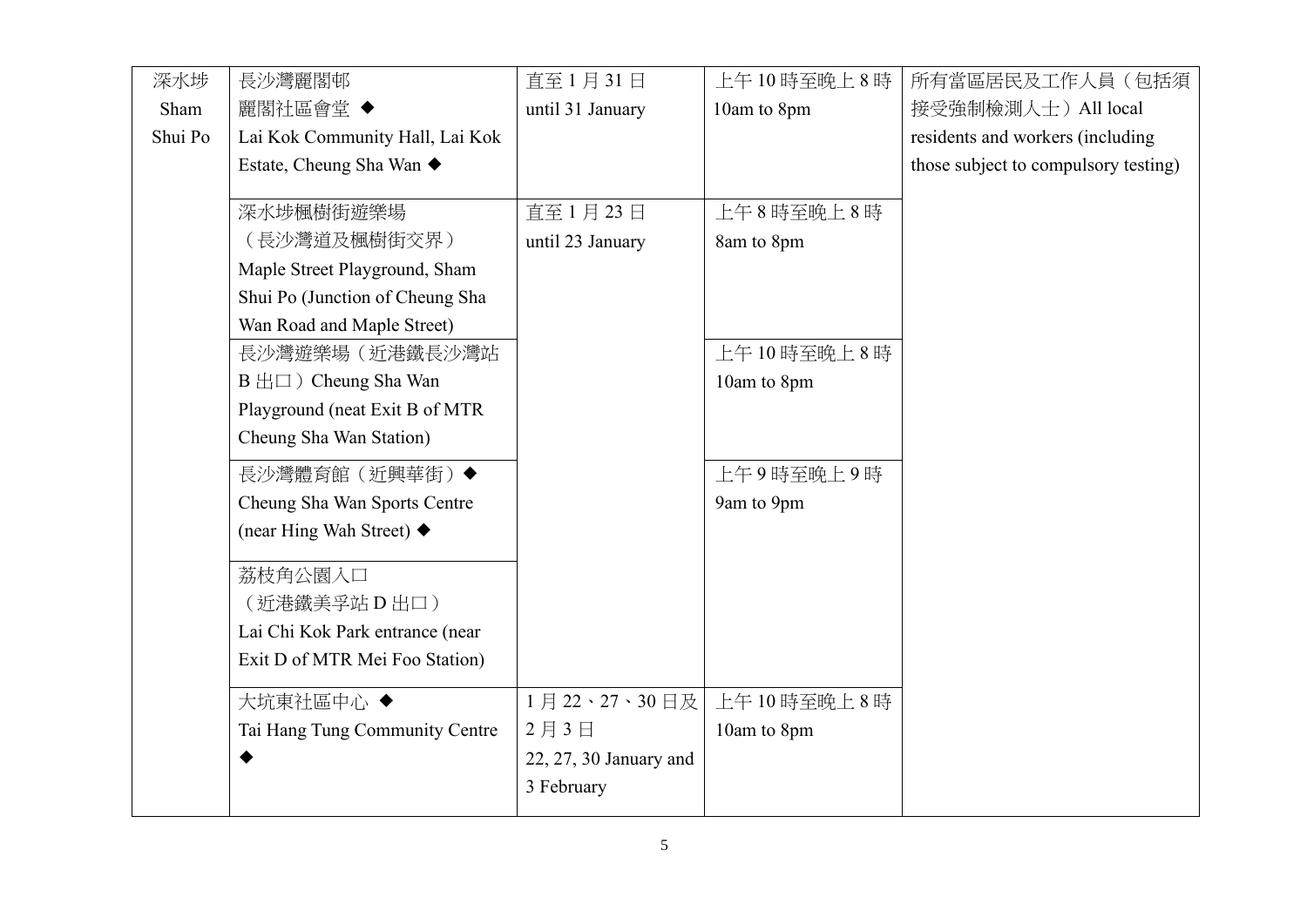|          | 深水埗富昌邨富悅樓側籃球場                       | $1 \n\boxplus 22 \cdot 23 \cdot 26 \cdot 31$ | 上午10時至晚上8時  | 須接受強制檢測的富悅樓居民及工                        |
|----------|-------------------------------------|----------------------------------------------|-------------|----------------------------------------|
|          | Basketball court next to Fu Yuet    | 日及2月7日                                       | 10am to 8pm | 作人員 Residents and workers of Fu        |
|          | House, Fu Cheong Estate, Sham       | 22, 23, 26, 31 January                       |             | Yuet House subject to compulsory       |
|          | Shui Po                             | and 7 February                               |             | testing                                |
|          | 石硤尾邨美如樓對出空地                         | 1月23、27日及                                    | 上午10時至晚上8時  | 須接受強制檢測的美如樓居民及工                        |
|          | Open area outside Mei Yue House,    | $2$ 月 $1 \cdot 8$ 日                          | 10am to 8pm | 作人員 Residents and workers of           |
|          | Shek Yip Mei Estate                 | 23, 27 January and 1, 8                      |             | Mei Yue House subject to               |
|          |                                     | February                                     |             | compulsory testing                     |
|          | 荔枝角荔灣道(美孚新邨第五期                      | 1月24日                                        | 下午2時至晚上8時   | 須接受強制檢測的蘭秀道5及7號                        |
|          | 蘭秀道5及7號對出)                          | 24 January                                   | 2pm to 8pm  | 居民及工作人員 Residents and                  |
|          | Lai Wan Road, Lai Chi Kok           |                                              |             | workers of 5 and 7 Nassau Street       |
|          | (outside 5 and 7 Nassau Street, Mei |                                              |             | subject to compulsory testing          |
|          | Foo Sun Chuen Phase 5)              |                                              |             |                                        |
| 油尖旺      | 旺角洗衣街59號                            | 直至1月31日                                      | 上午10時至晚上8時  | 須接受強制檢測的人士(包括餐飲                        |
| Yau Tsim | 麥花臣遊樂場                              | until 31 January                             | 10am to 8pm | 業務員工及第599F 章的表列處所                      |
| Mong     | MacPherson Playground, 59 Sai       |                                              |             | 員工)及指定員工 Persons subject               |
|          | Yee Street, Mong Kok                |                                              |             | to compulsory testing (including staff |
|          |                                     |                                              |             | of catering and scheduled premises     |
|          |                                     |                                              |             | under Cap. 599F) and specified staff   |
|          | 油麻地鴉打街臨時遊樂場                         | 直至1月30日                                      | 上午10時至晚上8時  | 須接受強制檢測的當區居民及工作                        |
|          | <b>Arthur Street Temporary</b>      | until 30 January                             | 10am to 8pm | 人員 Local residents and workers         |
|          | Playground, Yau Ma Tei              |                                              |             | subject to compulsory testing          |
|          | 大角咀君滙港2座對出二樓平台                      | 1月28日                                        | 上午10時至晚上8時  | 須接受強制檢測的君滙港居民及工                        |
|          | 空地 Open space at 2/F podium         | 28 January                                   | 10am to 8pm | 作人員                                    |
|          | outside Tower 2, Harbour Green,     |                                              |             | Residents and workers of Harbour       |
|          | Tai Kok Tsui                        |                                              |             | Green subject to compulsory testing    |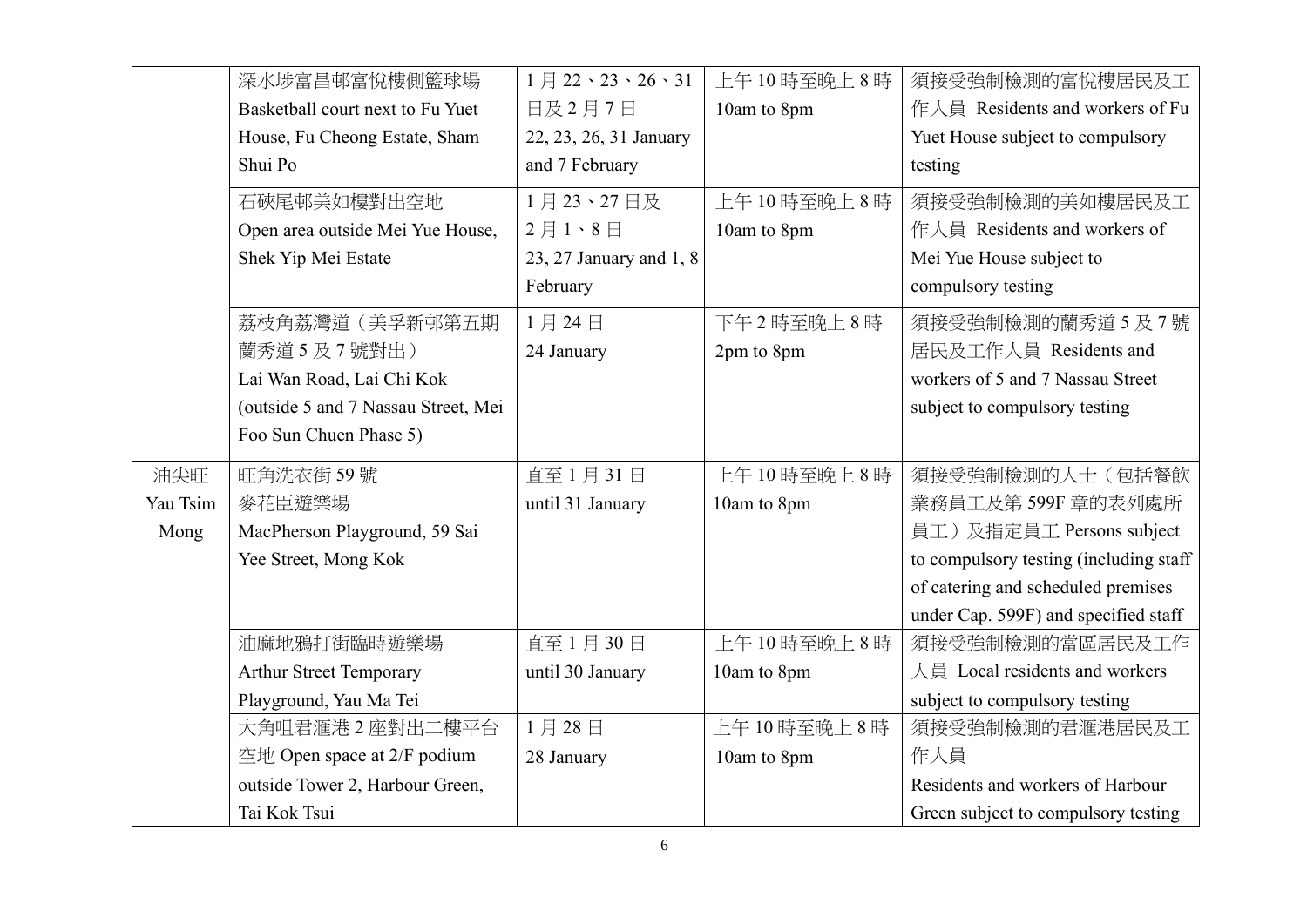| 觀塘                 | 油塘崇山街 8號曦臺平台                    | 1月24及31日             | 下午6時至晚上10時  | 須接受強制檢測的曦臺居民及工作                         |
|--------------------|---------------------------------|----------------------|-------------|-----------------------------------------|
| Kwun               | Podium of Maya, 8 Shung Shan    | 24 and 31 January    | 6pm to 10pm | 人員 Residents and workers of Maya        |
| Tong               | Street, Yau Tong                |                      |             | subject to compulsory testing           |
|                    | 凱滙地下正門 (迴旋處附近)                  | 1月25、30日及            | 上午10時至晚上8時  | 須接受強制檢測的凱滙居民及工作                         |
|                    | Main entrance on G/F of Grand   | 2月6日                 | 10am to 8pm | 人員 Residents and workers of Grand       |
|                    | Central (near roundabout)       | 25, 30 January and   |             | Central subject to compulsory testing   |
|                    |                                 | 6 February           |             |                                         |
| 新界 New Territories |                                 |                      |             |                                         |
| 荃灣                 | 荃灣公園4號網球場旁空地                    | 直至1月31日              | 上午8時至晚上8時   | 須接受強制檢測的人士(包括餐飲                         |
| Tsuen              | Open space next to Tennis Court | until 31 January     | 8am to 8pm  | 業務員工及第599F 章的表列處所                       |
| Wan                | no.4 at Tsuen Wan Park          |                      |             | 員工)及指定員工 Persons subject                |
|                    |                                 |                      |             | to compulsory testing (including staff) |
|                    |                                 |                      |             | of catering and scheduled premises      |
|                    |                                 |                      |             | under Cap. 599F) and specified staff    |
|                    |                                 |                      |             |                                         |
|                    | 沙咀道遊樂場                          | 1月22日                | 上午10時至晚上8時  | 須接受強制檢測的當區居民及工作                         |
|                    | Sha Tsui Road Playground        | 22 January           | 10am to 8pm | 人員 Local residents and workers          |
|                    |                                 | 1月23至26日             | 上午8時至晚上8時   | subject to compulsory testing           |
|                    |                                 | 23 to 26 January     | 8am to 8pm  |                                         |
|                    |                                 |                      |             |                                         |
|                    | 荃灣名逸居1座                         | 1月22至24、26日          | 上午10時至晚上8時  | 須接受強制檢測的名逸居居民及工                         |
|                    | Block 1, New Haven, Tsuen Wan   | 及2月1、8日              | 10am to 8pm | 作人員 Residents and workers of            |
|                    |                                 | 22 to 24, 26 January |             | New Haven subject to compulsory         |
|                    |                                 | and 1, 8 February    |             | testing                                 |
|                    |                                 |                      |             |                                         |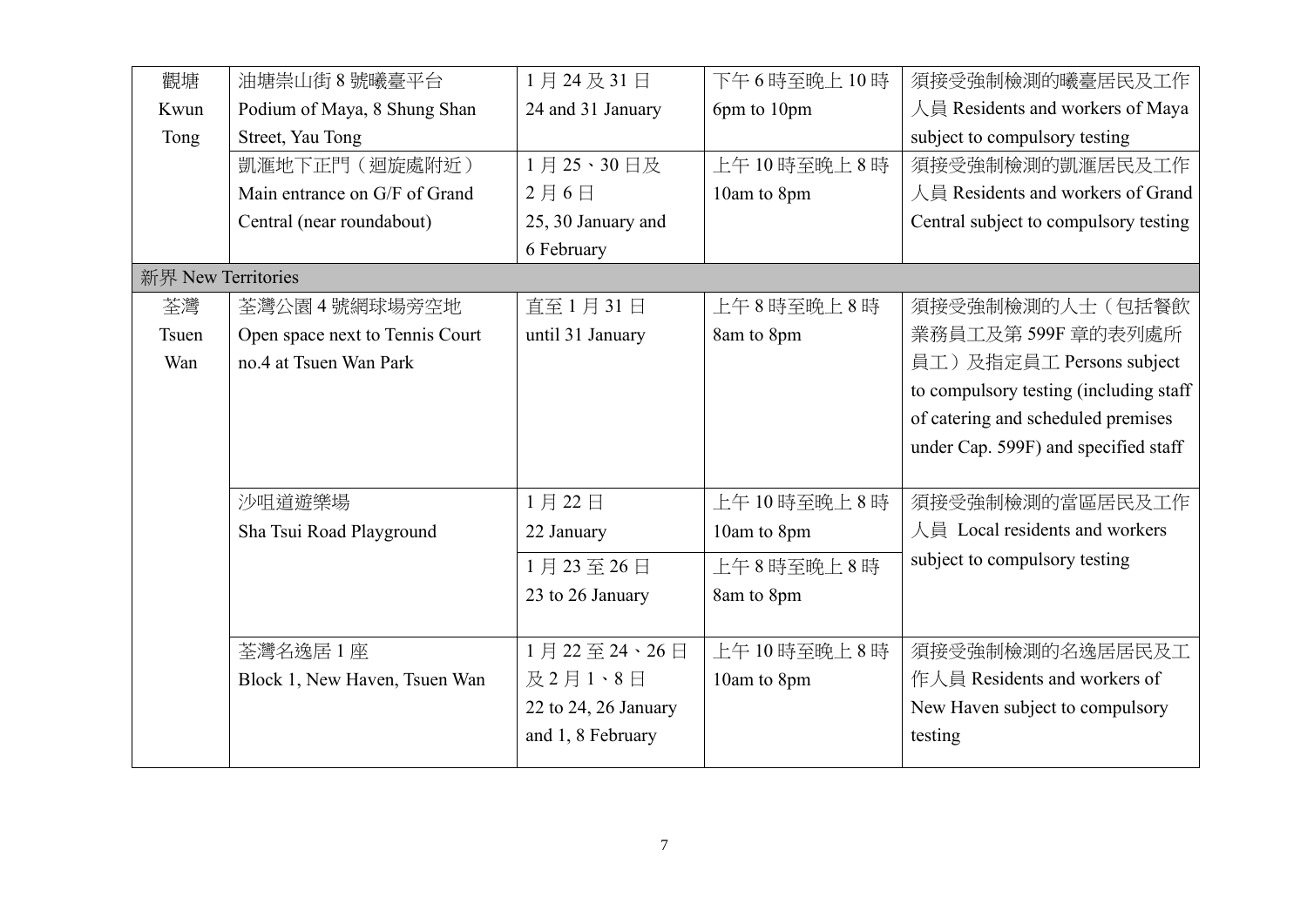|         | 汀九悠麗路 22號                          | 1月22、25、30日及           | 下午3時至晚上8時     | 須接受強制檢測的恆麗園居民及工                    |
|---------|------------------------------------|------------------------|---------------|------------------------------------|
|         | 恆麗園6座對出空地                          | 2月6日                   | 3pm to 8pm    | 作人員 Residents and workers of       |
|         | Open area outside Block 6, Hanley  | 22, 25, 30 January and |               | Hanley Villa subject to compulsory |
|         | Villa, 22 Yau Lai Road, Ting Kau   | 6 February             |               | testing                            |
|         | 深井排棉角村村公所對出位置                      | 1月22日                  | 上午10時至晚上8時    | 須接受強制檢測的排棉角村居民及                    |
|         | Area outside village office of Pai | 22 January             | 10am to 8pm   | 工作人員 Residents and workers of      |
|         | Min Kok Village, Sham Tseng        |                        |               | Pai Min Kok Village subject to     |
|         |                                    |                        |               | compulsory testing                 |
|         | 浪翠園二期第五座及第六座 L6                    | 1月22日                  | 上午10時至晚上8時    | 須接受強制檢測的浪翠園居民及工                    |
|         | 車路迴旋處                              | 22 January             | 10am to 8pm   | 作人員 Residents and workers of       |
|         | L6 roundabout, Block 5 and Block   |                        |               | Sea Crest Villa subject to         |
|         | 6, Phase 2, Sea Crest Villa        |                        |               | compulsory testing                 |
| 大埔      | 鄉事會街2號                             | 直至1月23日                | 上午10時至晚上8時    | 須接受強制檢測的當區居民及工作                    |
| Tai Po  | 大埔社區中心籃球場 ◆                        | until 23 January       | 10am to 8pm   | 人員 Local residents and workers     |
|         | Basketball Court, Tai Po Community |                        |               | subject to compulsory testing      |
|         | Centre, 2 Heung Sze Wui Street ◆   |                        |               |                                    |
| 沙田      | 大圍村南道(近港鐵大圍站A出                     | 直至1月31日                | 上午10時至晚上8時    | 須接受強制檢測的當區居民及工作                    |
| Sha Tin | □ ) Tsuen Nam Road, Tai Wai (near  | until 31 January       | 10am to 8pm   | 人員 Local residents and workers     |
|         | Exit A of Tai Wai MTR Station)     |                        |               | subject to compulsory testing      |
|         | 火炭禾香街近禾穗街                          | 直至1月31日                | 上午10時至下午3時    | 須接受強制檢測的人士                         |
|         | Wo Heung Street near Wo Shui       | until 31 January       | 10am to 3pm   | (包括特定的凍房工作人員)                      |
|         | Street, Fo Tan                     | (逢星期一、三及五)             |               | Persons subject to compulsory      |
|         | 火炭麵房街                              | (Every Monday,         | 下午3時30分至      | testing (including designated cold |
|         | Min Fong Street, Fo Tan            | Wednesday and Friday)  | 下午6時          | store practitioners)               |
|         |                                    |                        | 3:30pm to 6pm |                                    |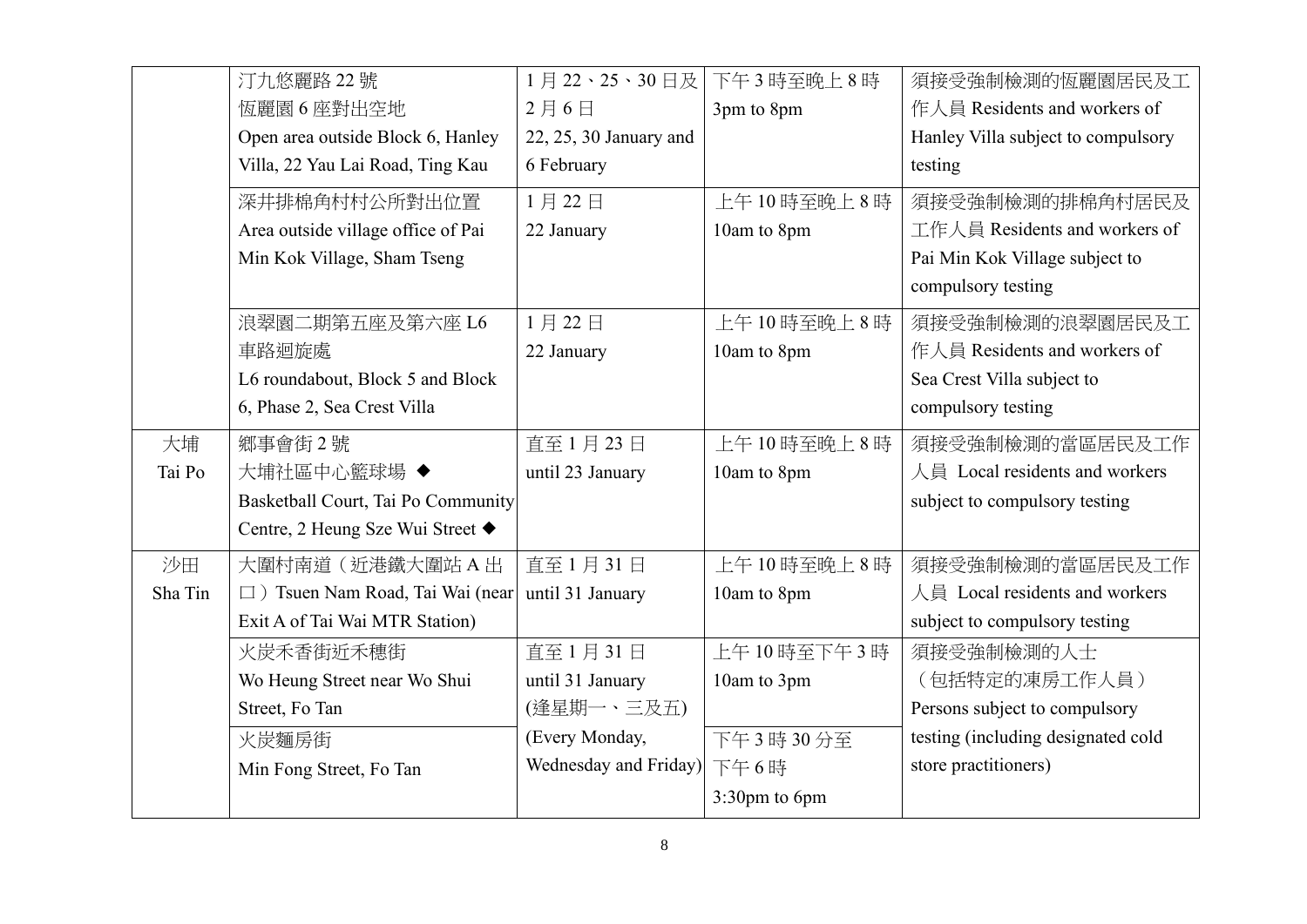|              | 馬鞍山錦豐苑錦蓉閣 (A座) 地下                 | $1 \nparallel 22 \cdot 23 \cdot 26 \cdot 31$ | 上午11時至晚上9時    | 須接受強制檢測的錦豐苑居民及工                     |
|--------------|-----------------------------------|----------------------------------------------|---------------|-------------------------------------|
|              | G/F, Kam Yung House (Block A),    | 日及2月7日                                       | 11am to 9pm   | 作人員                                 |
|              | Kam Fung Court, Ma On Shan        | 22, 23, 26, 31 January                       |               | Residents and workers of Kam Fung   |
|              |                                   | and 7 February                               |               | Court subject to compulsory testing |
| 葵青           | 青衣長宏邨宏善樓對出空地                      | 1月22、27日及                                    | 上午10時至晚上8時    | 須接受強制檢測的當區居民及工作                     |
| Kwai         | Open area outside Wang Sin House, | 2月3日                                         | 10am to 8pm   | 人員 Local residents and workers      |
| <b>Tsing</b> | Cheung Wang Estate, Tsing Yi      | 22, 27 January and 3                         |               | subject to compulsory testing       |
|              |                                   | February                                     |               |                                     |
|              | 青衣長康邨康貴樓對出平台公園                    | 1月22、23、26、31                                | 上午10時至晚上8時    | 須接受強制檢測的當區居民及工作                     |
|              | Podium park outside Hong Kwai     | 日及2月7日                                       | 10am to 8pm   | 人員 Local residents and workers      |
|              | House, Cheung Hong Estate, Tsing  | 22, 23, 26, 31 January                       |               | subject to compulsory testing       |
|              | Y <sub>i</sub>                    | and 7 February                               |               |                                     |
|              | 長發社區中心 ◆                          | 1月22日                                        | 中午12時至晚上8時    | 須接受強制檢測的當區居民及工作                     |
|              | Cheung Fat Estate Community       | 22 January                                   | 12noon to 8pm | 人員 Local residents and workers      |
|              | Centre $\blacklozenge$            | 1月23至27日                                     | 上午10時至晚上8時    | subject to compulsory testing       |
|              |                                   | 23 to 27 January                             | 10am to 8pm   |                                     |
|              | 大窩口體育館◆                           | 直至1月28日                                      | 上午10時至晚上8時    | 須接受強制檢測的當區居民及工作                     |
|              | Tai Wo Hau Sports Centre ◆        | until 28 January                             | 10am to 8pm   | 人員 Local residents and workers      |
|              |                                   |                                              |               | subject to compulsory testing       |
|              | 葵涌邨綠葵樓對出羽毛球場及籃                    | 1月22至24、27日及                                 | 上午10時至晚上8時    | 所有葵涌邨居民及工作人員(包括                     |
|              | 球場                                | 2月1、8日                                       | 10am to 8pm   | 須接受強制檢測的綠葵樓居民及工                     |
|              | Badminton and basketball courts   | 22 to 24, 27 January                         |               | 作人員) All residents and workers      |
|              | outside Luk Kwai House, Kwai      | and 1, 8 February                            |               | of Kwai Chung Estate (including     |
|              | Chung Estate                      |                                              |               | those of Luk Kwai House subject to  |
|              |                                   |                                              |               | compulsory testing)                 |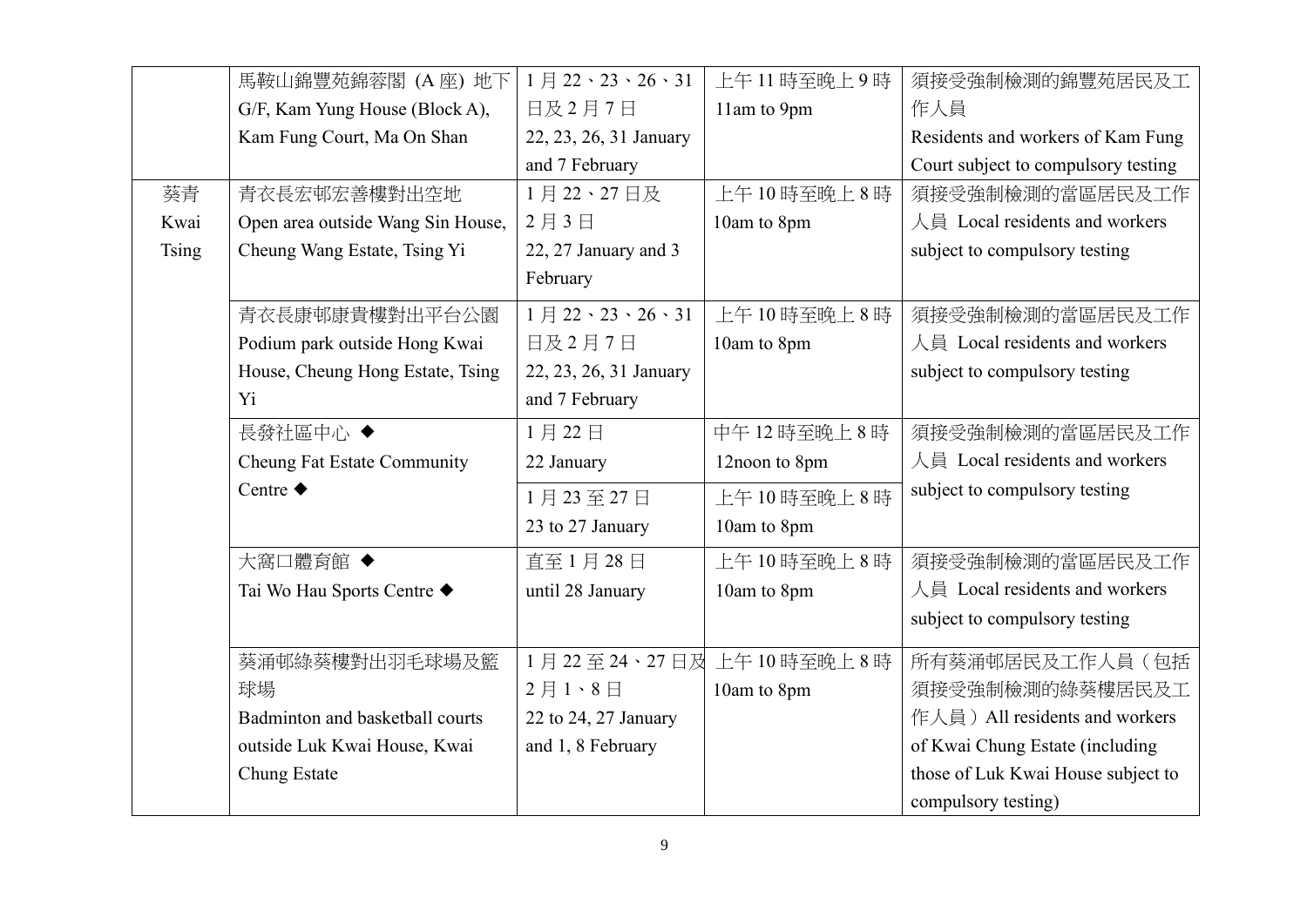| 葵涌邨芊葵樓對出羽毛球場及籃                                                                                                                                                        |                                                                                                              | 1月22至24、27日及上午10時至晚上8時                                                                                                                   | 所有葵涌邨居民及工作人員(包括                                            |
|-----------------------------------------------------------------------------------------------------------------------------------------------------------------------|--------------------------------------------------------------------------------------------------------------|------------------------------------------------------------------------------------------------------------------------------------------|------------------------------------------------------------|
| 球場                                                                                                                                                                    | $2$ 月 $1 \cdot 8$ 日                                                                                          | 10am to 8pm                                                                                                                              | 須接受強制檢測的芊葵樓居民及工                                            |
| Badminton and basketball courts                                                                                                                                       | 22 to 24, 27 January                                                                                         |                                                                                                                                          | 作人員) All residents and workers                             |
| outside Chin Kwai House, Kwai                                                                                                                                         | and 1, 8 February                                                                                            |                                                                                                                                          | of Kwai Chung Estate (including                            |
| Chung Estate                                                                                                                                                          |                                                                                                              |                                                                                                                                          | those of Chin Kwai House subject to                        |
|                                                                                                                                                                       |                                                                                                              |                                                                                                                                          | compulsory testing)                                        |
| 葵涌油麻磡路 (近油麻磡花園)                                                                                                                                                       | 直至1月31日                                                                                                      | ■上午8時30分至                                                                                                                                | 須接受強制檢測的人士                                                 |
| Yau Ma Hom Road, Kwai Chung                                                                                                                                           | until 31 January                                                                                             | 9時30分                                                                                                                                    | (包括特定的凍房工作人員)                                              |
| (near Yau Ma Hom Garden)                                                                                                                                              |                                                                                                              | 8:30am to 9:30am                                                                                                                         | Persons subject to compulsory                              |
| 葵涌貨櫃碼頭<br>(和黃物流中心對出)<br>Kwai Chung Container Terminals<br>(outside Hutchison Logistics Centre)<br>葵涌大連排道近中電變電站<br>Tai Lin Pai Road near CLP<br>Substation, Kwai Chung | ■逢星期一、三及五<br>Every Monday,<br>Wednesday and Friday<br>*逢星期二、四及六<br>* Every Tuesday,<br>Thursday and Saturday | 上午10時至下午12時<br>45分 (逢星期一至六)<br>10am to 12:45pm<br>(Every Monday to<br>Saturday)<br>■下午2時15分至<br>4時45分<br>$\blacksquare$ 2:15pm to 4:45pm | testing (including designated cold<br>store practitioners) |
| 葵涌葵樂街近葵喜街                                                                                                                                                             |                                                                                                              | *下午2時30分至                                                                                                                                |                                                            |
| Kwai Lok Street near Kwai Hei                                                                                                                                         |                                                                                                              | 5時                                                                                                                                       |                                                            |
| Street, Kwai Chung                                                                                                                                                    |                                                                                                              | $*$ 2:30pm to 5pm                                                                                                                        |                                                            |
| 葵涌近永基路 35 號 Near 35 Wing                                                                                                                                              |                                                                                                              | ■下午5時15分至                                                                                                                                |                                                            |
| Kei Road, Kwai Chung                                                                                                                                                  |                                                                                                              | 晚上7時                                                                                                                                     |                                                            |
|                                                                                                                                                                       |                                                                                                              | $\blacksquare$ 5:15pm to 7pm                                                                                                             |                                                            |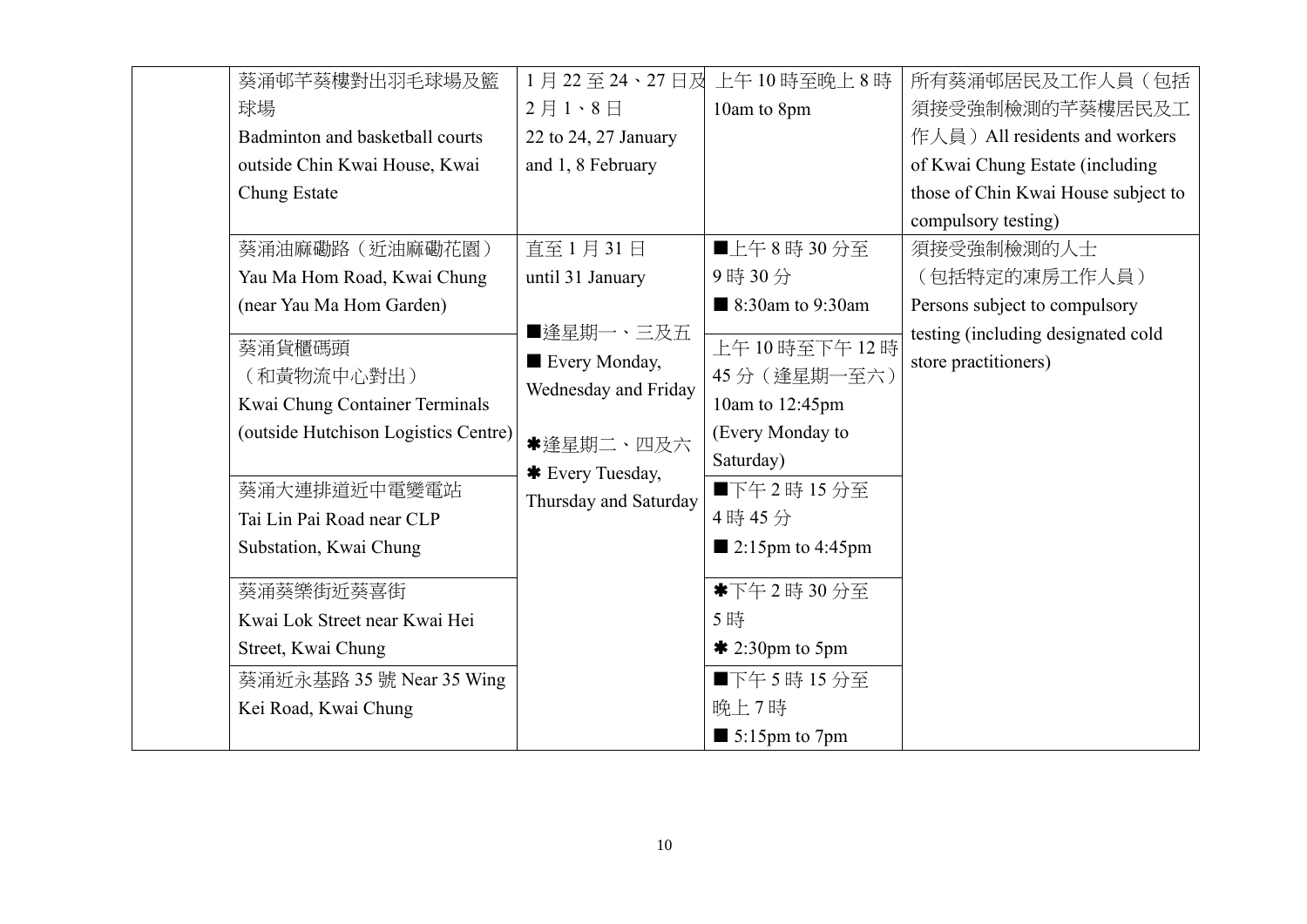| 西貢       | 將軍澳安寧花園籃球場                        | 1月25日                 | 上午10時至晚上8時        | 須接受強制檢測的安寧花園居民及                      |
|----------|-----------------------------------|-----------------------|-------------------|--------------------------------------|
| Sai Kung | Basketball court, On Ning Garden, | 25 January            | 10am to 8pm       | 工作人員                                 |
|          | Tseung Kwan O                     |                       |                   | Residents and workers of On Ning     |
|          |                                   |                       |                   | Garden subject to compulsory testing |
|          | 將軍澳寶盈花園第4座對出空地                    | 1月23及30日              | 上午10時至晚上8時        | 須接受強制檢測的寶盈花園居民及                      |
|          | Open area outside Tower 4,        | 23 and 30 January     | 10am to 8pm       | 工作人員                                 |
|          | Bauhinia Garden, Tseung Kwan O    |                       |                   | Residents and workers of Bauhinia    |
|          |                                   |                       |                   | Garden subject to compulsory testing |
| 北區       | 上水近嘉富坊6號                          | 直至1月31日               | 上午8時30分至          | 須接受強制檢測的人士                           |
| North    | Near 6 Ka Fu Close, Sheung Shui   | until 31 January      | 下午12時30分          | (包括特定的凍房工作人員)                        |
| District |                                   | (逢星期一、三及五)            | 8:30am to 12:30pm | Persons subject to compulsory        |
|          | 粉嶺近樂業路9號                          | (Every Monday,        | 下午4時45分至          | testing (including designated cold   |
|          | Near 9 Lok Yip Road, Fanling      | Wednesday and Friday) | 晚上7時              | store practitioners)                 |
|          |                                   |                       | 4:45pm to 7pm     |                                      |
| 元朗       | 元朗安興街安興遊樂場                        | 直至1月31日               | 上午8時至晚上8時         | 須接受強制檢測的當區居民及工作                      |
| Yuen     | On Hing Playground on On Hing     | until 31 January      | 8am to 8pm        | 人員 Local residents and workers       |
| Long     | Street, Yuen Long                 |                       |                   | subject to compulsory testing        |
|          | 元朗近福喜街 67號                        | 直至1月31日               | 下午2時30分至          | 須接受強制檢測的人士                           |
|          | Near 67 Fuk Hi Street, Yuen Long  | until 31 January      | 下午4時              | (包括特定的凍房工作人員)                        |
|          |                                   | (逢星期一、三及五)            | 2:30pm to 4pm     | Persons subject to compulsory        |
|          |                                   | (Every Monday,        |                   | testing (including designated cold   |
|          |                                   | Wednesday and Friday) |                   | store practitioners)                 |
|          |                                   |                       |                   |                                      |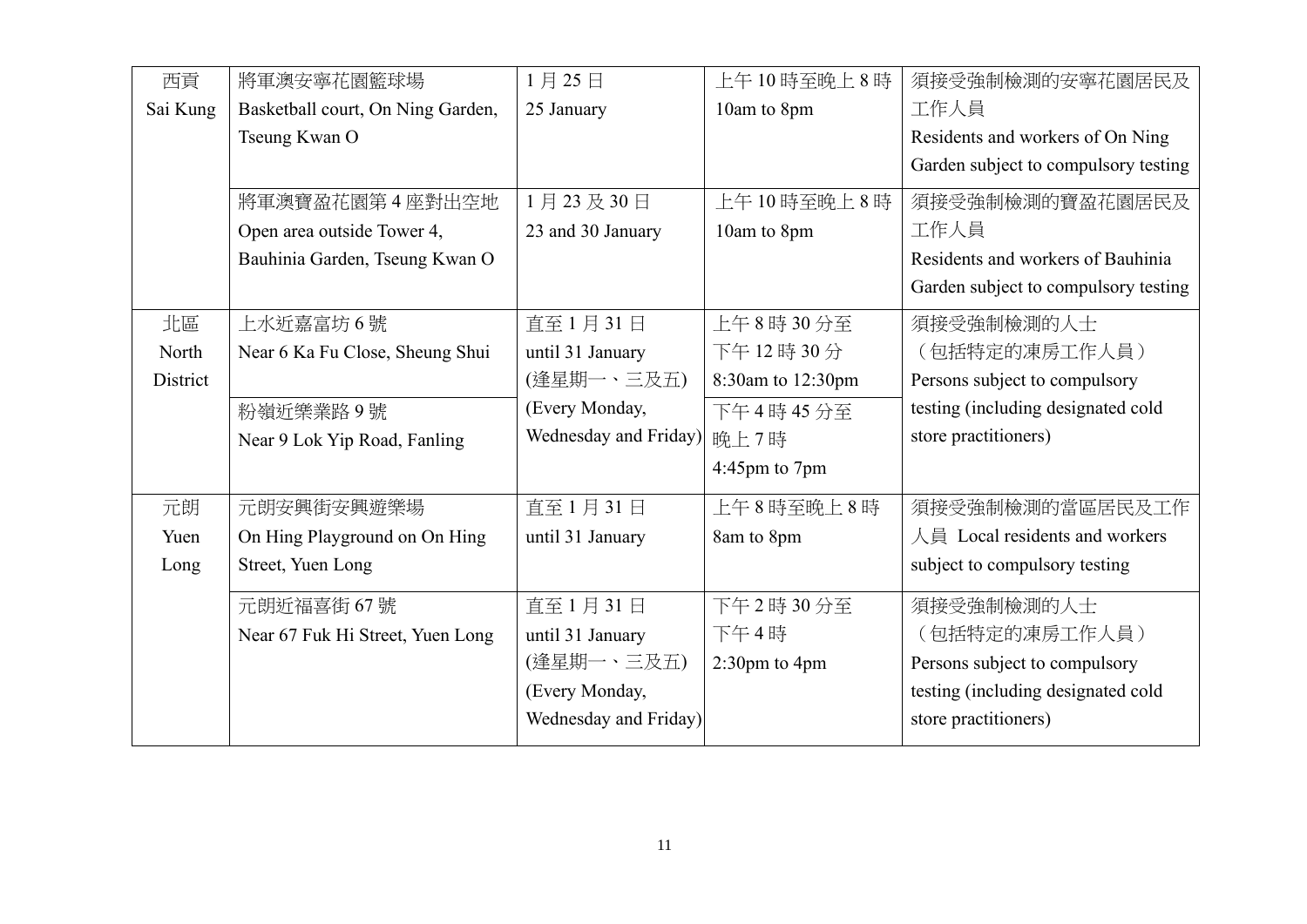|          | 天水圍天瑞路7號天瑞體育館 ◆                         | 直至1月31日           | 上午8時至晚上8時   | 須接受強制檢測的人士(包括餐飲                        |
|----------|-----------------------------------------|-------------------|-------------|----------------------------------------|
|          | Tin Shui Sports Centre, No. 7, Tin      | until 31 January  | 8am to 8pm  | 業務員工及第599F 章的表列處所                      |
|          | Shui Road, Tin Shui Wai ◆               |                   |             | 員工)及指定員工 Persons subject               |
|          |                                         |                   |             | to compulsory testing (including staff |
|          |                                         |                   |             | of catering and scheduled premises     |
|          |                                         |                   |             | under Cap. 599F) and specified staff   |
|          | 天水圍天逸邨逸灣樓對出空地                           | 1月24及31日          | 上午10時至晚上8時  | 須接受強制檢測的逸灣樓居民及工                        |
|          | Open area outside Yat Wan House,        | 24 and 31 January | 10am to 8pm | 作人員 Residents and workers of           |
|          | Tin Yat Estate, Tin Shui Wai            |                   |             | Yat Wan House subject to               |
|          |                                         |                   |             | compulsory testing                     |
| 屯門       | 建生社區會堂◆                                 | 直至1月28日           | 上午8時至晚上8時   | 所有當區居民及工作人員(包括須                        |
| Tuen Mun | Kin Sang Community Hall $\blacklozenge$ | until 28 January  | 8am to 8pm  | 接受強制檢測人士) All local                    |
|          | 兆麟運動場                                   | 1月27及28日          |             | residents and workers (including       |
|          | Siu Lun Sports Ground                   | 27 and 28 January |             | those subject to compulsory testing)   |
|          | 友愛體育館 ◆                                 |                   |             |                                        |
|          | Yau Oi Sports Centre ◆                  |                   |             |                                        |
|          | 友愛足球場                                   |                   |             |                                        |
|          | Yau Oi Estate Football Field            |                   |             |                                        |
|          | 安定/友愛社區中心地下有蓋操                          |                   |             |                                        |
|          | 場◆                                      |                   |             |                                        |
|          | Covered Playground, G/F, On             |                   |             |                                        |
|          | Ting/Yau Oi Community Centre ◆          |                   |             |                                        |
|          | 屯門寶田邨第3座對出空地                            | 1月23及30日          | 上午10時至晚上8時  | 須接受強制檢測的寶田邨第3座居                        |
|          | Open area outside Block 3, Po Tin       | 23 and 30 January | 10am to 8pm | 民及工作人員 Residents and                   |
|          | Estate, Tuen Mun                        |                   |             | workers of Block 3, Po Tin Estate      |
|          |                                         |                   |             | subject to compulsory testing          |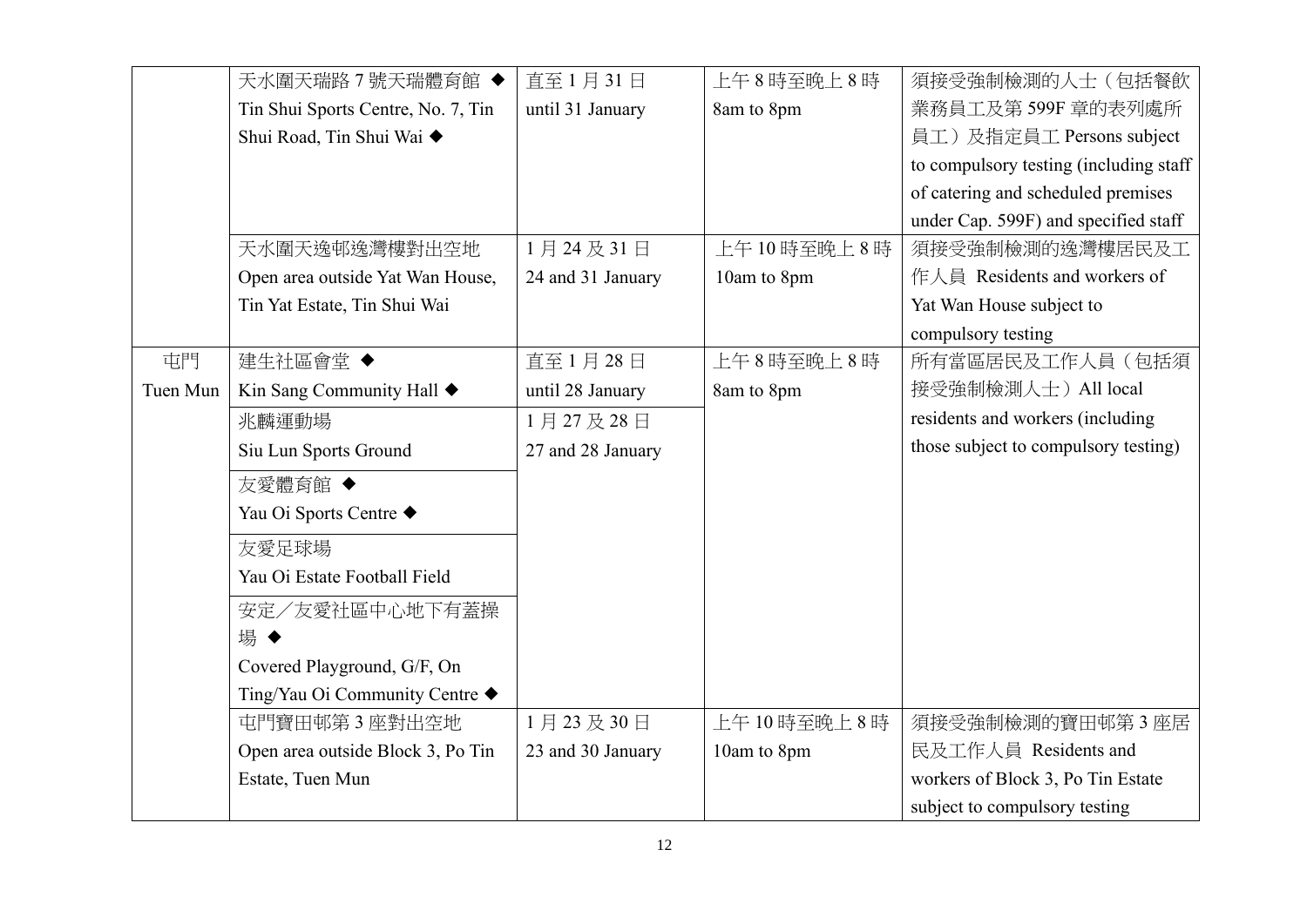|         | 屯門翠寧花園2座對出空地                      | 1月23日                | 上午11 時至晚上9時 | 須接受強制檢測的翠寧花園居民及                        |
|---------|-----------------------------------|----------------------|-------------|----------------------------------------|
|         | Open area outside Block 2, Tsui   | 23 January           | 11am to 9pm | 工作人員 Residents and workers of          |
|         | Ning Garden, Tuen Mun             |                      |             | Tsui Ning Garden subject to            |
|         |                                   |                      |             | compulsory testing                     |
|         |                                   |                      |             |                                        |
|         | 掃管笏愛琴海岸近第8座戶外兒                    | 1月28日                | 上午11時至晚上9時  | 須接受強制檢測的愛琴海岸居民及                        |
|         | 童遊樂場 Outdoor children's play      | 28 January           | 11am to 9pm | 工作人員                                   |
|         | area near Tower 8, Aegean Coast,  |                      |             | Residents and workers of Aegean        |
|         | So Kwun Wat                       |                      |             | Coast subject to compulsory testing    |
|         |                                   |                      |             |                                        |
| 離島      | 東涌北公園七人硬地足球場                      | 直至 2月13日             | 上午10時至晚上8時  | 須接受強制檢測的人士(包括餐飲                        |
| Islands | 7-a-side Hard-surfaced Soccer     | until 13 February    | 10am to 8pm | 業務員工及第599F 章的表列處所                      |
|         | Pitch, Tung Chung North Park      |                      |             | 員工)及指定員工 Persons subject to            |
|         |                                   |                      |             | compulsory testing (including staff of |
|         |                                   |                      |             | catering and scheduled premises under  |
|         |                                   |                      |             | Cap. 599F) and specified staff         |
|         |                                   |                      |             |                                        |
|         | 大澳龍田邨天寧樓對出空地                      | 1月22日                | 下午1時至晚上8時   | 須接受強制檢測的當區居民及                          |
|         | Open area outside Tin Ning House, | 22 January           | 1pm to 8pm  | 工作人員                                   |
|         | Lung Tin Estate, Tai O            |                      |             | Local residents and workers subject to |
|         |                                   | 1月23至25、28           | 上午10時至晚上8時  | compulsory testing                     |
|         |                                   | 日、2月2、9日             | 10am to 8pm |                                        |
|         |                                   | 23 to 25, 28 January |             |                                        |
|         |                                   | and 2, 9 February    |             |                                        |
|         |                                   |                      |             |                                        |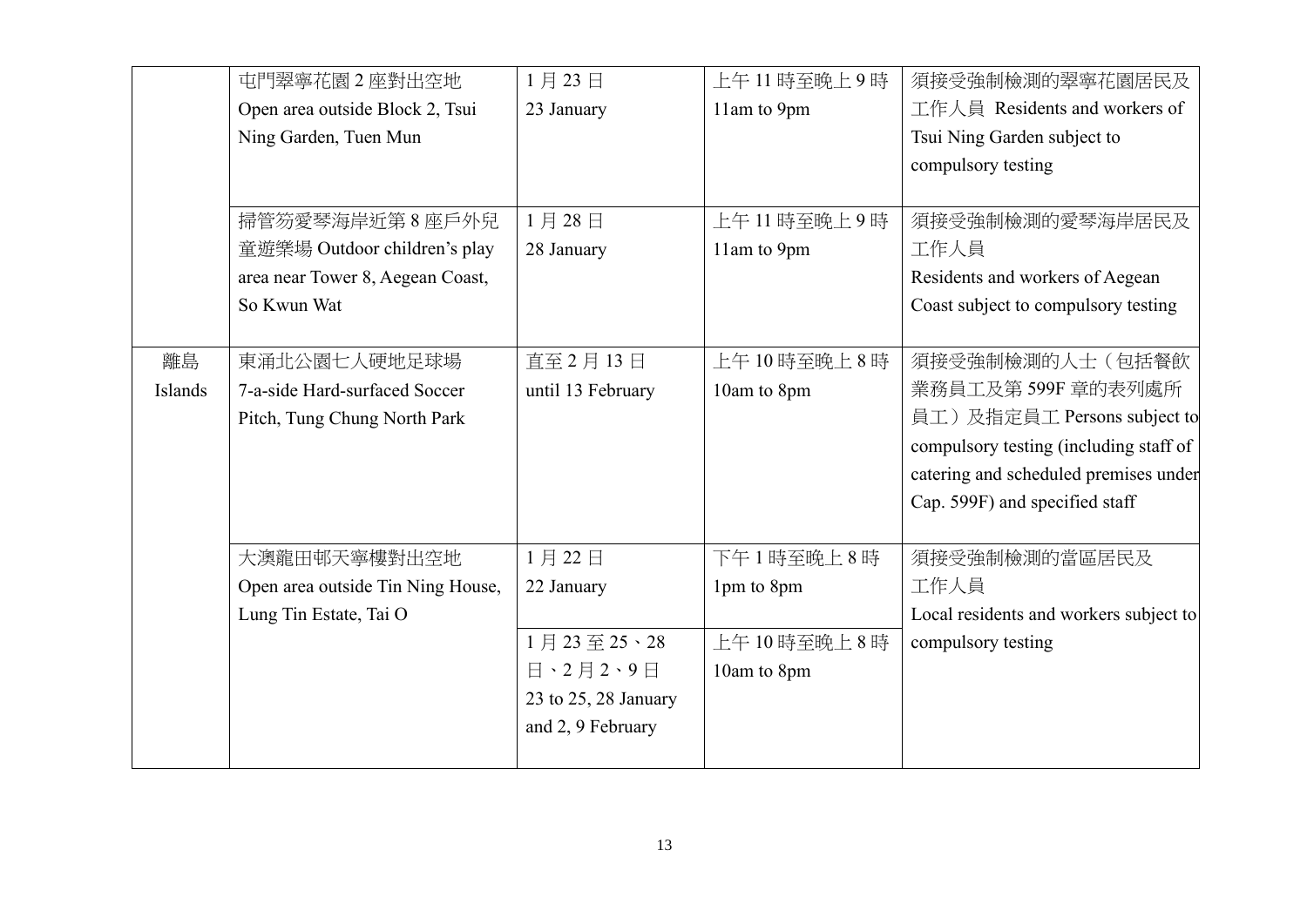| 東涌逸東二邨信逸樓對出空地                    | 1月27日             | 上午 10 時至晚上 10 時            | 須接受強制檢測的當區居民及                         |
|----------------------------------|-------------------|----------------------------|---------------------------------------|
| Open space outside Shun Yat      | 27 January        | 10am to 10pm               | 工作人員(優先服務須接受強制檢                       |
| House, Yat Tung II Estate, Tung  |                   |                            | 測的信逸樓居民及工作人員)                         |
| Chung                            |                   |                            | Local residents and workers subject   |
|                                  |                   |                            | to compulsory testing (priority       |
|                                  |                   |                            | accorded to serve residents and       |
|                                  |                   |                            | workers of Shun Yat House subject     |
|                                  |                   |                            | to compulsory testing)                |
| 香港迪士尼樂園職員停車場                     | 1月24日             | 中午12時至晚上8時                 | 須接受強制檢測的香港迪士尼樂園                       |
| Staff carpark of Hong Kong       | 24 January        | 12noon to 8pm              | 員工 Staff of Hong Kong Disneyland      |
| Disneyland Park                  |                   |                            | Park subject to compulsory testing    |
| 香港國際機場一號客運大樓                     | 直至 2月13日          | 上午8時至下午2時                  | 須接受強制檢測的機場員工                          |
| 第六層過渡區 (南) (機場社區                 | until 13 February | 30分;下午3時30分                | (優先向已預約人士提供服務)                        |
| 檢測中心臨時延伸部分)◆                     |                   | 至晚上8時                      | Airport staff subject to compulsory   |
| South Transition Deck, L6,       |                   | (星期一及五提前上午                 | testing (priority accorded to provide |
| Terminal 1, Hong Kong            |                   | 7時30分開始運作,並                | service for persons with advance      |
| International Airport (temporary |                   | 延長至晚上8時30分)                | bookings)                             |
| extension of Airport community   |                   | 8am to 2:30pm;             |                                       |
| testing centre) $\blacklozenge$  |                   | 3:30pm to 8pm              |                                       |
|                                  |                   | (early start at 7:30am and |                                       |
|                                  |                   | extended to 8:30pm on      |                                       |
|                                  |                   | Mondays and Fridays)       |                                       |

◆ 室内場地 indoor venue

註:指定員工包括檢疫中心/酒店、指定檢疫酒店/設施及有關專車的員工、上水屠房從業員、建造業工地人員及在陸路過境口岸 工作的前線人員。相關人士及須接受強制檢測的相關行業人士必須出示有效的醫生證明書/疫苗接種紀錄/身分證明,方可接受免 費檢測。